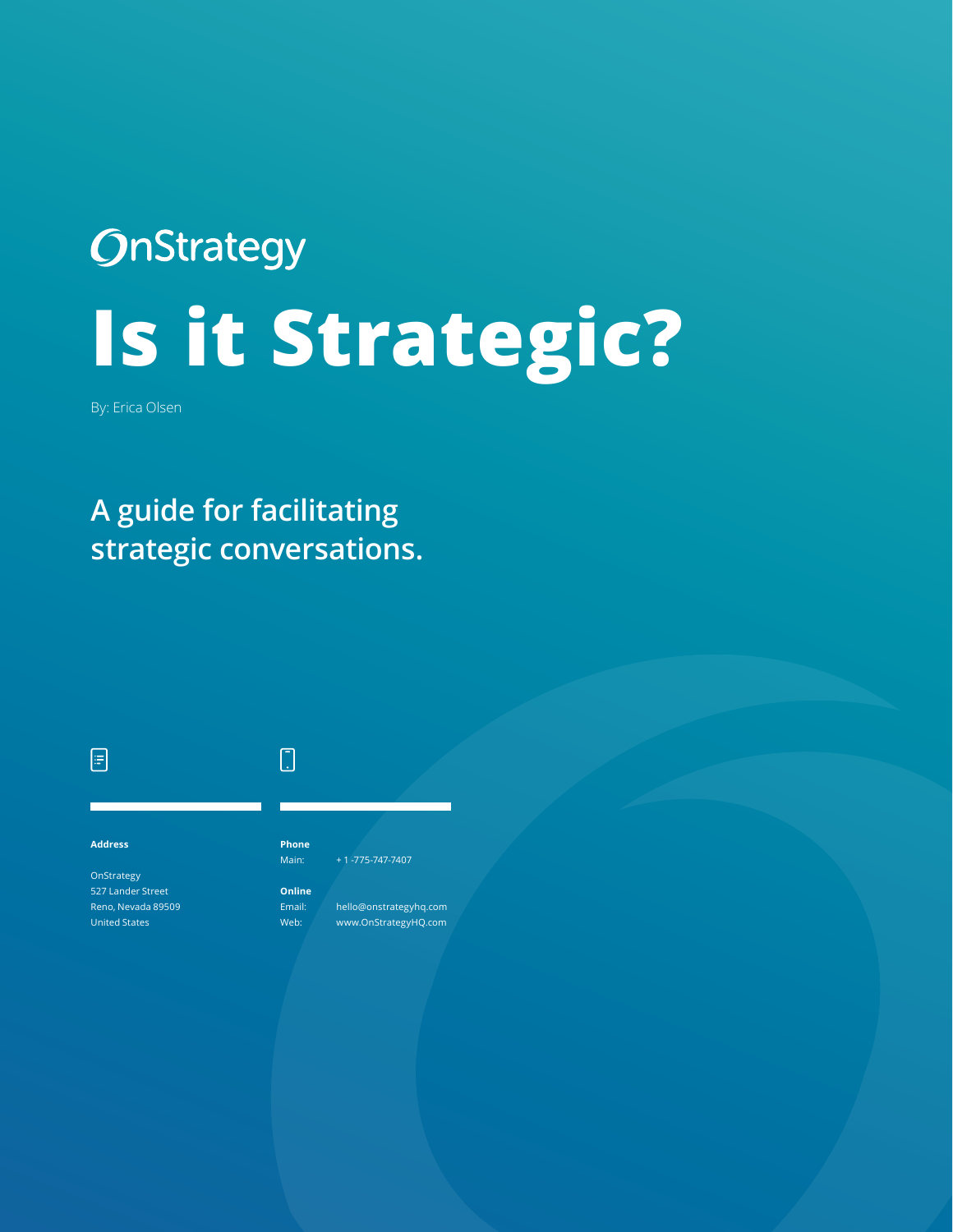## **Introduction**

# **01 Are we being strategic?**

It's a question our clients often ask. The hard truth of the matter is one of the most common pitfalls in strategic planning is not engaging your organization in consistent strategic conversations about where your organization is going and how you're going to get there.

So much of strategy and planning is about creating your future state. The bottom line is that you need your team thinking and talking at the right level to create your organization's future. You won't find where you're going by solving operational issues or in your day-to-day tactical meetings.

As practitioners and facilitators, we've seen our fair share of un-strategic conversations. But we've also seen some good ones. Some amazing ones. Some that have blown us away.

**The bottom line is that we want your team to have the pivotal strategic conversations that create your future.** To help you be a great facilitator and leader, we've pulled together a handy guide to help you understand what constitutes a great strategic conversation and we created a list of thoughprovoking questions that will help your team debate and discuss how to create the future of your organization.

In this guide, we will cover:

- » **[Diagnosing Business as Usual vs. Strategic Conversations](#page-2-0)**
- » **[Business as Usual: Improving the Current](#page-2-0)**
- » **[Strategic Conversations: Building Your Future](#page-3-0)**
- » **[6 Questions to Facilitate a Strategic Conversation](#page-4-0)**
- » **Tear Away to Use for Your Next Strategic Conversatio[n](#page-6-0)**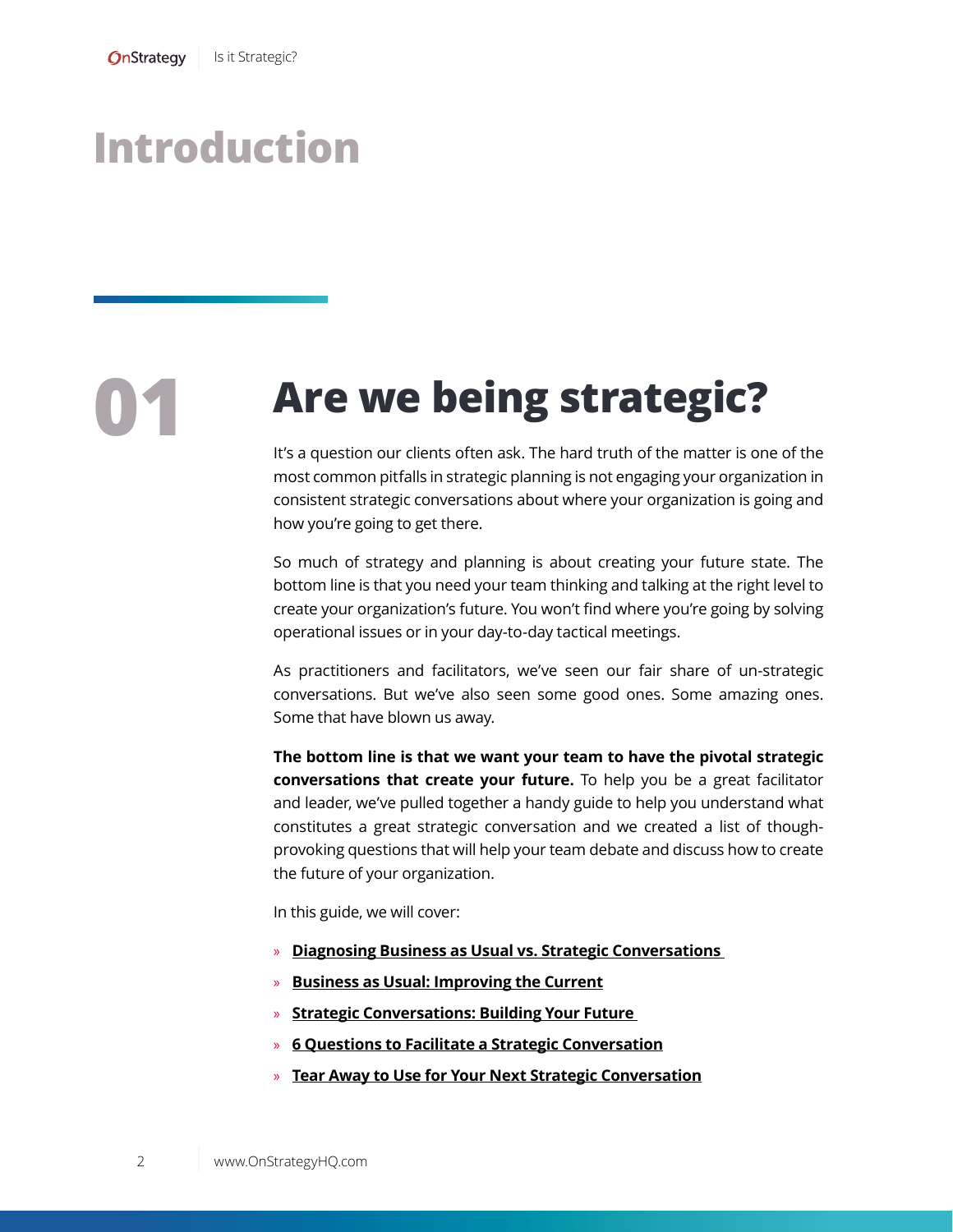# **[Diagnosing Business as Usual](#page-2-0)  [vs. Strategic Conversations](#page-2-0)**

# **02 What's the difference?**

The first step in helping your team have more strategic conversations is understanding a few fundamental and identifiable differences between operational and strategic conversations. Before you can change the behavior, it's important to have a solid understanding of each.

### <span id="page-2-0"></span>**Business as Usual: Improving the Current**

Business as usual is exactly what it says. It's the standard types of operational conversations your team has every day. They function as the means to operating your business and have an important place in making sure everything is running smoothly within your organization. **Business as usual should cover about 80% of your standard job.** 

But "business as usual" conversations can easily seep into your strategic conversations, planning sessions, and strategy reviews. That's when things go awry.

During your planning sessions or when you have high-level conversations about your future state, **here are a few key conversation characteristics that are good indicators you're having a "business as usual" discussion:** 

#### » **Discussing operating model.**

If you're talking about your operating model, standard business operations, or product/service delivery, these conversations aren't grounded in your future state. They're focused on your operations.

#### » **Discussing how to improve "what is already in place."**

Since strategic conversations are wholly focused on your future state, any discussion about improving what's currently in place is not a strategic conversation – although these conversations are **VERY IMPORTANT.**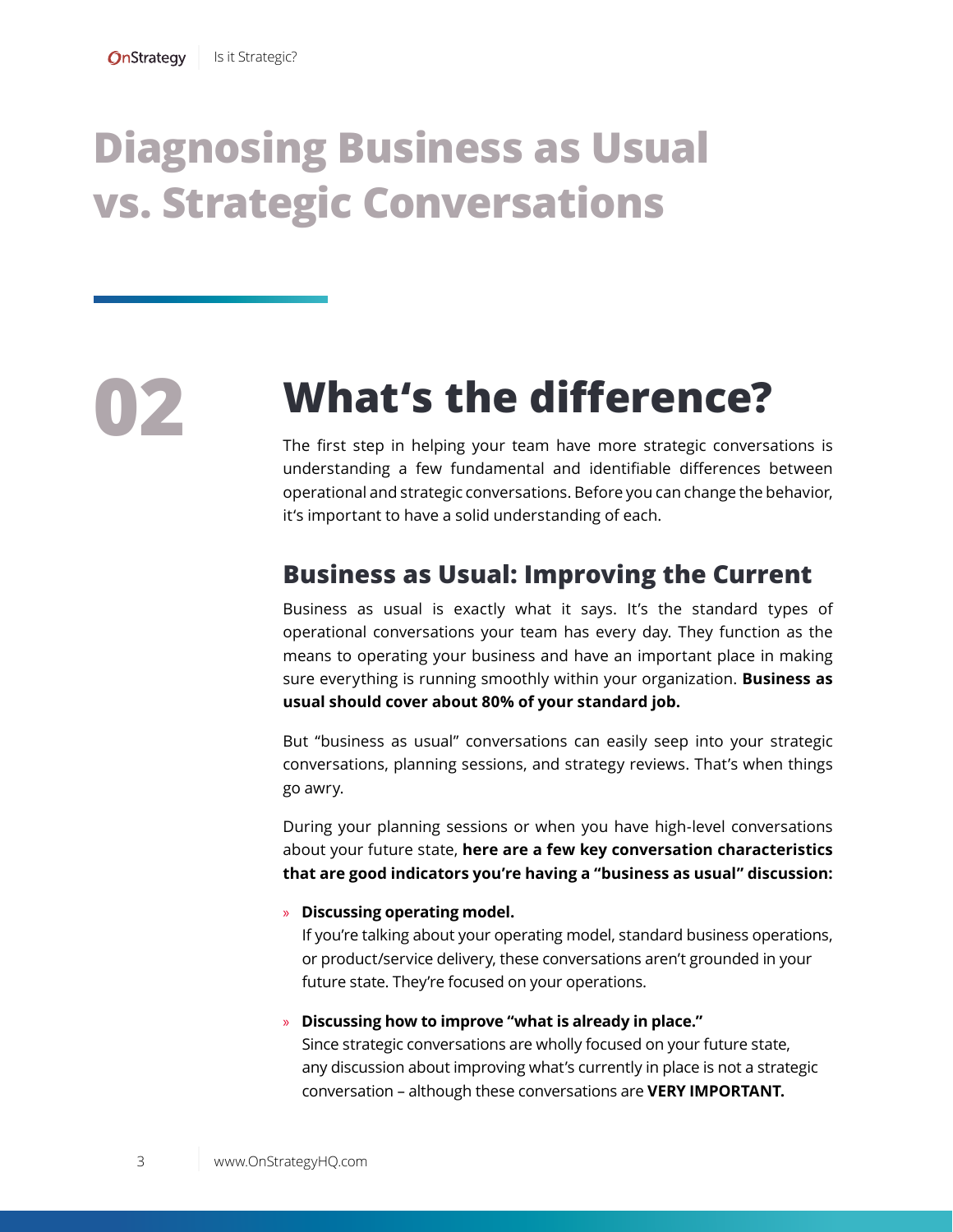#### » **Talking about topics within the "whirlwind" of your day.**

If a topic you're covering in a strategic conversation can be covered in the whirlwind of your day, it doesn't belong in a strategic conversation. Your whirlwind represents anything that can be covered in a standard business day -- be that emails, calls, operational meetings (sales, marketing, development, etc.), or your daily tasks.

#### » **The outcomes from your discussion topics can measured in hard quantitative metrics.**

If the topic your discussing is measured in your plan with hard quantitative metrics, the focus is more operational than strategic. Outcomes like click through rates, conversion rates, and sales figures are good examples of this.

### <span id="page-3-0"></span>**Strategic Conversations: Creating Your Future**

Strategic conversation help create your future. Period. Any successful organization needs to dedicate time, thought, and effort to dreaming up where you'll go next. Without a strategy or vision, a "strategic" plan really just becomes an operational plan.

**You should be spending about 20% of your time having these strategic conversations!** As you host your conversations, here are the markers your team is thinking at the right level and helping create the lively debate and discussion that's critical in the strategic planning and execution process:

» **You're discussing something not currently within your operating model.**  It's easy to see when a discussion is outside of your current operations model. Your team is thinking about something new or creating something that will eventually become part of your operating model.

#### » **It's oustide your whirlwind.**

It's something that operates outside of your day-to-day. It might cover something that keeps you up at night as a leader. Either way, the topic covers something outside of the 80% of the time you spend operating your business.

#### » **The outcomes from your discussion topics can be measured in projecttype metrics.**

Most often, strategic conversations result in initiatives or projects to implement any of the ideas your planning team might come up with. If the output from a conversation looks like a project-type metric, you're heading in the right direction.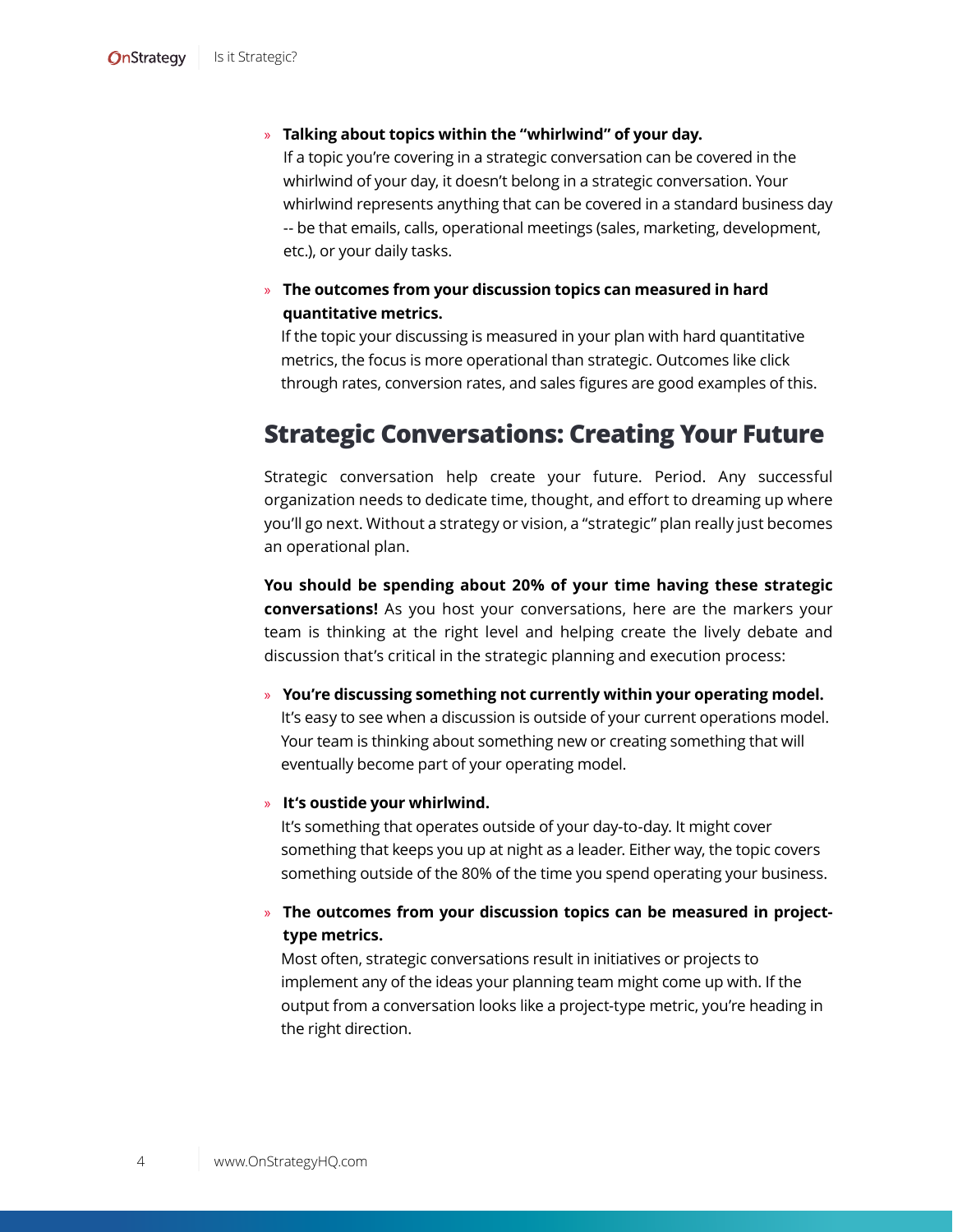### <span id="page-4-0"></span>**6 Questions to Make Your Team More Strateggic 03**

Use these prompts in Leadership Team meetings to either evaluate if an idea is strategic OR initiate a strategic conversation. A word of caution: Not all conversations need to be strategic, but when they need to be, use these questions. *Are you talking about an idea that...*

### **Creates the future? Something that is new or could be?**

Think about moving the conversation from what is in play today to creating the future. Most of the time, conversations center around current operations or what is currently part of an organization's operating model. Strategy creates the future. It requires a substantive or transformational shift from what you are doing today. Strategic thinking really makes teams "act from the future".

**Q2**

**Q1**

### **Leverages mega trends in your industry or shifting customer needs?**

Inspiring a strategic discussion is easy when you bring in future-looking trend data or customer data, the kind of data that initiates hard thinking about the future. We mean **REALLY HARD** thinking around trends we want to ignore because it is too hard -- AI, AR, Robotics, you name it. What is it for your industry? Mega trends will impact your organization whether you like it or not. Push your team to dive deep into the future so you can be proactive instead of reactive.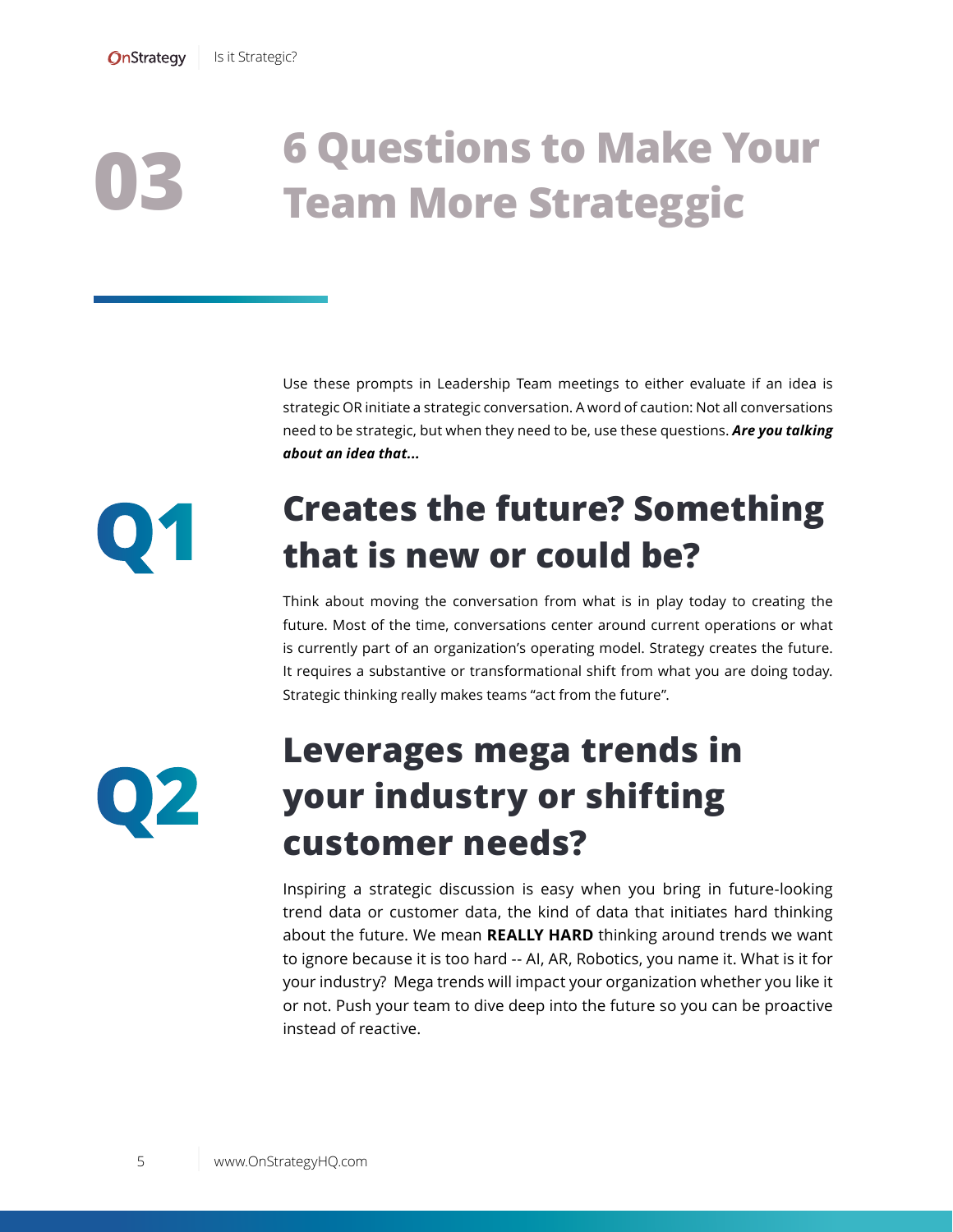**Q3**

**Q4**

### **Doubles down on what makes your organization successful?**

Business (and life) is not a zero-sum game. However, what your organization does that is unique and differentiating is critical to your long-term, sustained success. Any idea that centers around why you win or how you could win creates a sustainable competitive advantage – which is necessary for any organization to thrive.

### **Determines new frontiers for growth?**

Strategy, at its core, is really about leveraging your organization's competitive advantages to taking advantage of a market opportunities. Or, in plain English, where and how to grow. Leadership Teams are responsible for designing a path to continued, sustained and smart growth because growing organizations are thriving organizations. Period.

**Q5**

### **Gets your team moving where inaction is risky?**

What is risky to one team is possibly not viewed as risky to another. An easy gauge is whether the issue will harm your long-term sustainability. If so, then it's high risk because inaction will negatively impact the health of your organization (clients, staff, etc.). It is strategic and needs to be addressed.



### **Is ready to move forward?**

Strategy is important, but implementation is where ideas turn into results. Once your team has decided to move forward on a strategic effort, use the following questions to pressure test if the idea is implementation-ready. If you can't answer any of the below, keep talking until you can.

#### **1. Commitment**

Do we have full organizational focus & commitment?

**2. Scalable**

How will we scale the idea organization-wide?

#### **3. Sustainable**

How will we sustain the effort and ensure it is fully operational and part of "business as usual"?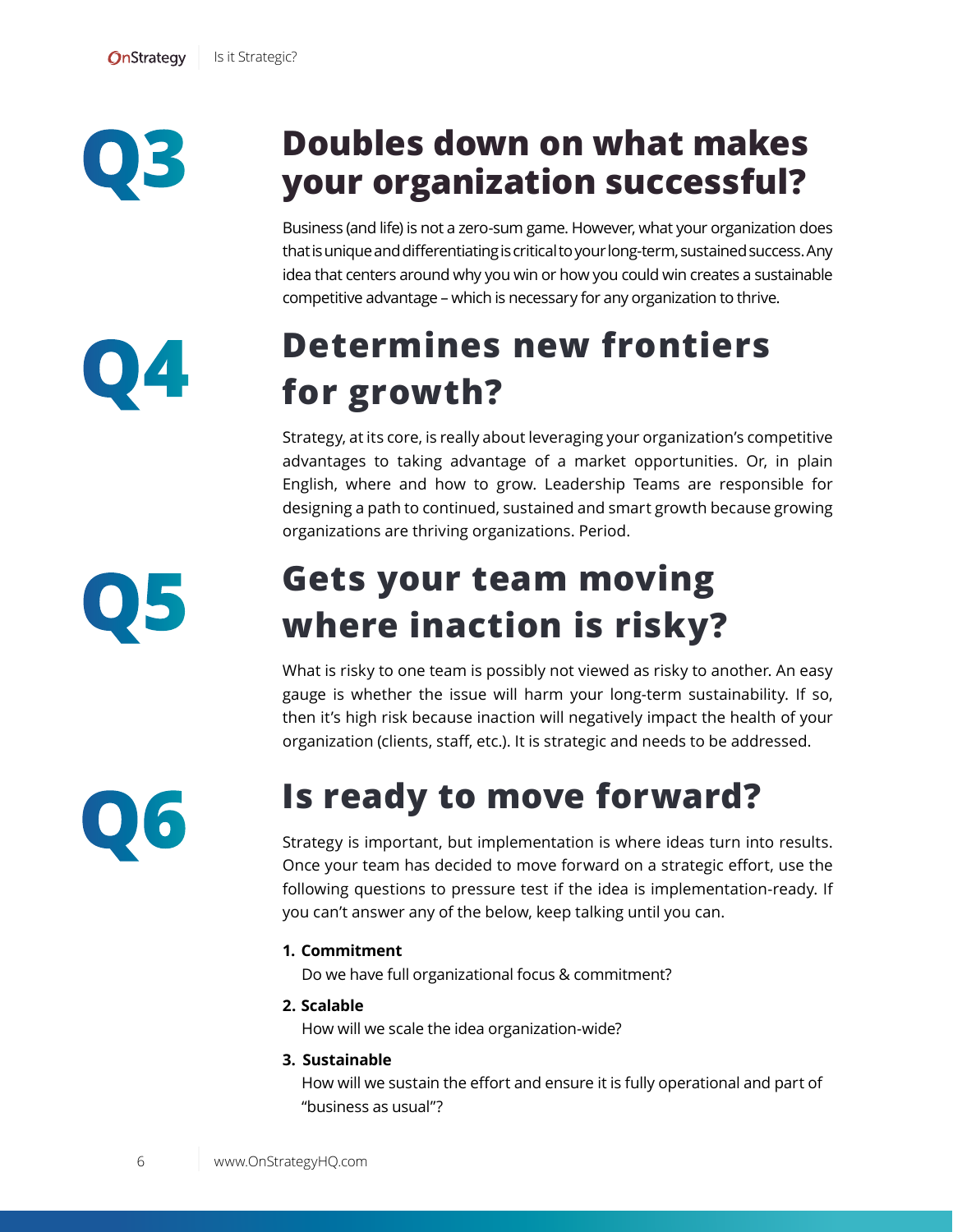# **6 Questions to Facilitate a Strategic Conversation**

Use these prompts in your next strategic review or planning session to evaluate if an idea is strategic OR initiate a strategic conversation.

### **Are we talking about an idea that...**

<span id="page-6-0"></span>

**Creates the future? Something that is new or could be?**



**Q3**

**Q4**

**Q5**

**Leverages mega trends in your industry or shifting customer needs?** 

**Doubles down on what makes your organization successful?** 

**Determines new frontiers for growth?** 

**Gets your team moving where inaction is risky?** 



It is strategic and needs to be addressed?

**1. Commitment** 

Do we have full organizational focus & commitment?

**2. Scalable**

How will we scale the idea organization-wide?

**3. Sustainable**

How will we sustain the effort and ensure it is fully operational and part of "business as usual"?

OnStrategy Is it Strategic?